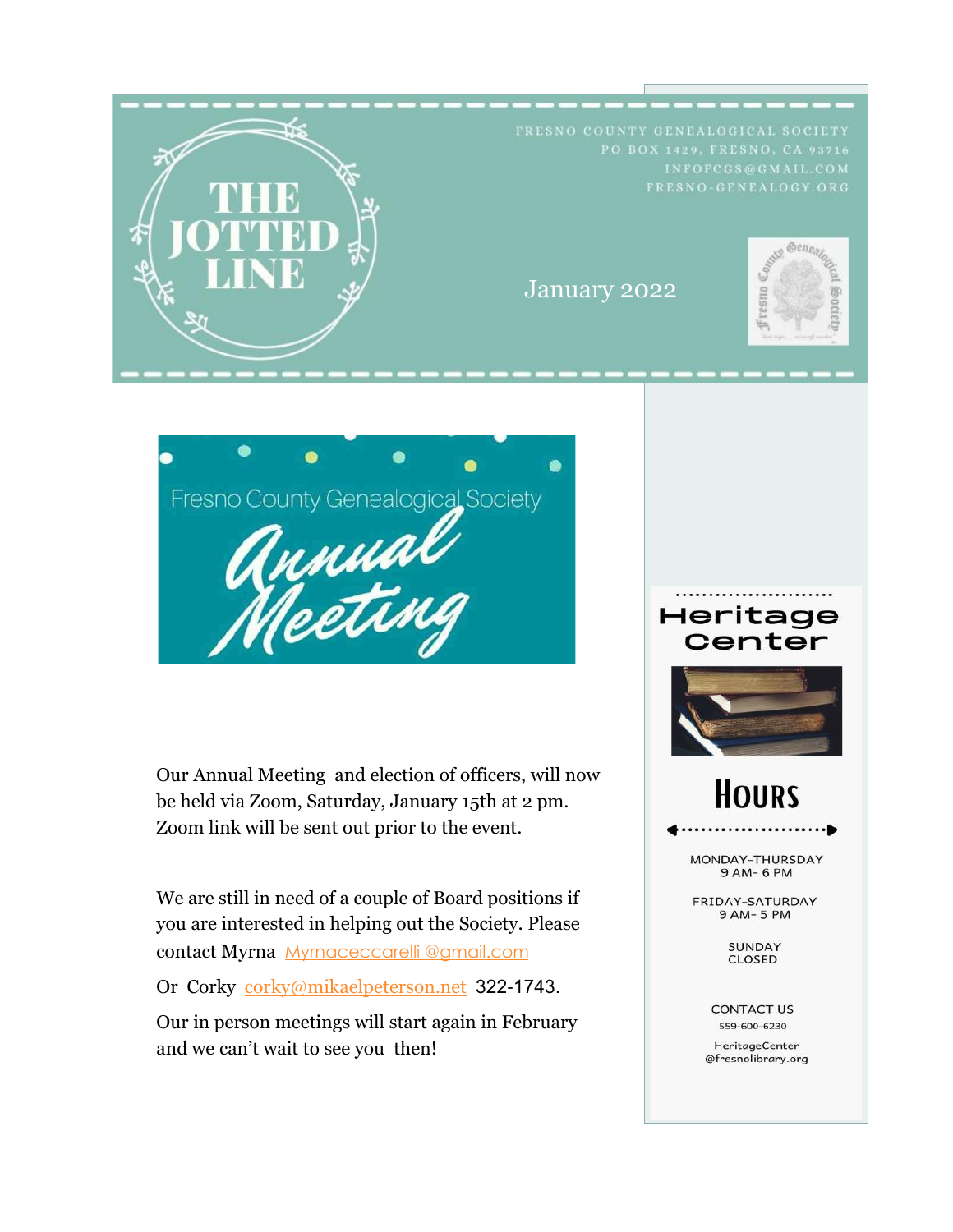#### **2022 Speakers\***

February 8th—Fresno County Records Kathy Tigchelaar

March 8<sup>th</sup> —Italian Genealogy Linda Scambray

April 12th —TBA

May 10<sup>th</sup>—Surveying the Internet to Verify Your Ancestors Bob Givens

June 14<sup>th</sup> —TBA

July 12th—TBA

August 9th— Ice Cream Social

September 13<sup>th</sup>—TBA

October 11<sup>th</sup>—Maximizing your DNA results at Ancestry.com Jaimie Mayhew

November  $8<sup>th</sup>$  --FAN Theory Corky Peterson December 3rd —Christmas Party at Woodward Park Library

\*subject to change

**Meetings are back IN PERSON**

2nd Tuesday 6:30 pm Social time 7:00 pm –Speaker

Held at the Woodward Park Library Meeting Room

944 E Perrin, Fresno

If you have suggestions for speakers, topics for meetings or the seminar please let Corky Peterson know.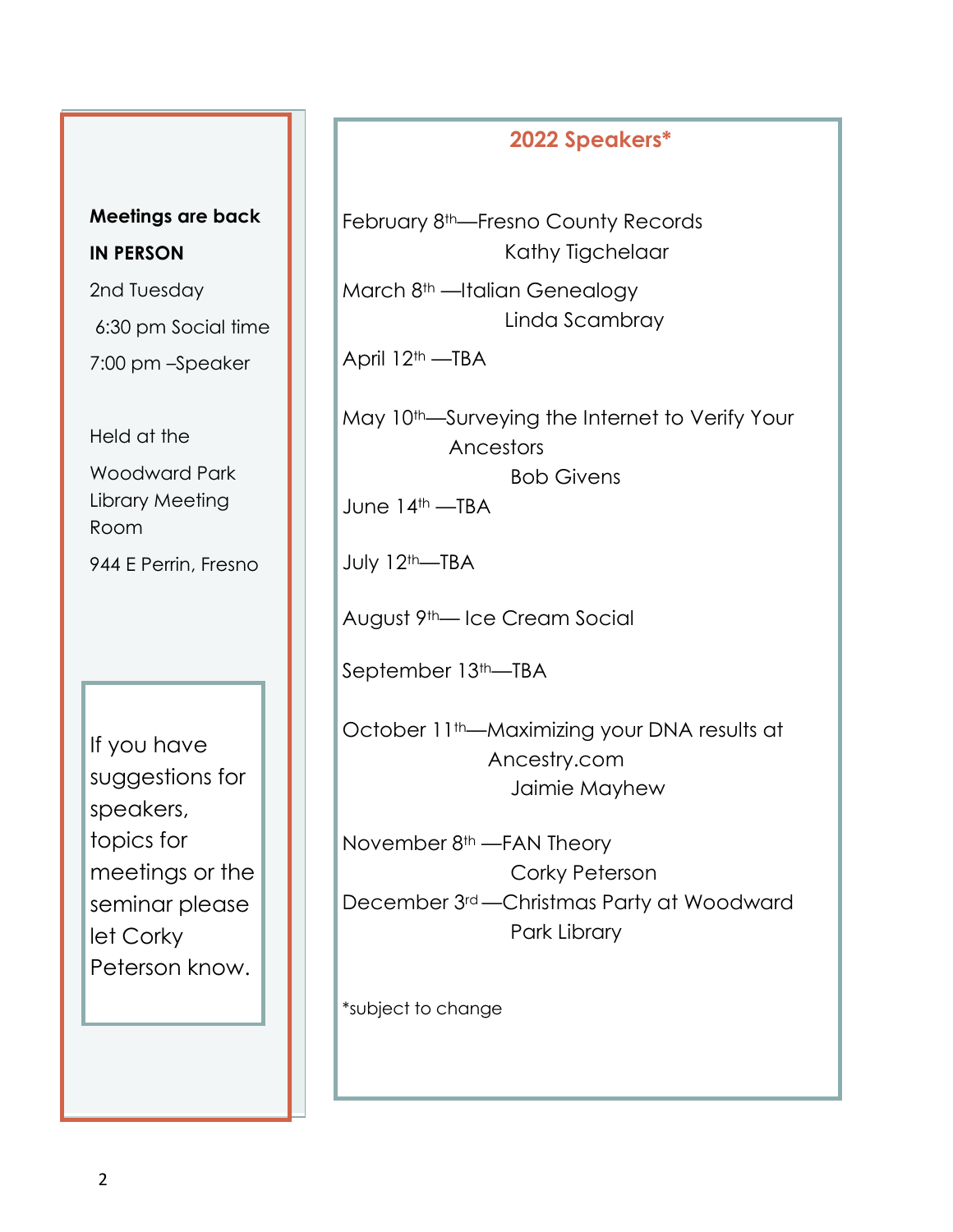### **2022 Board Nominations**

It's that time of year again. Time to nominate people for the 2022 FCGS Board. Positions include President, 1st Vice-President, 2<sup>nd</sup> Vice-President, Recording Secretary, Corresponding Secretary, Treasurer, Membership Specialist, and Librarian.

If you have someone you would like to nominate, please let us know.

We need at least 1 new officer, we'd love it to be you!

There are many other ways to assist in the running of the Fresno County Genealogy Society. There are committees for the Jotted Line, Hospitality, Historian, Publicity, Facebook Administrator and Website specialist/advisor. Volunteers are always needed at the Heritage Center as well.

If you'd like to be on next years board please reach out to Myrna or Corky.

#### **MEMBERSHIP CORNER NEWS**

#### **Thank you to Members who have renewed!!**

If you still need to renew please use the form on the last page of this issue.

#### <sup>2</sup>**2021 FCGS BOARD MEMBERS**

**President**—

Myrna Ceccarelli–

**Myrnaceccarelli** [@gmail.com](mailto:Myrnaceccarelli@gmail.com)

**1st Vice-President**—

Corky Peterson

**2nd Vice-President**—

Carolyn Moser

**Recording** 

**Secretary**—

Becki Watters

**Corresponding Secretary**—

Cat Hadrian

**Treasurer**—

Donna Long

**Librarian** —

Kathleen Coleman

**Registrar/**

**Membership**– Jim & Catherine Guild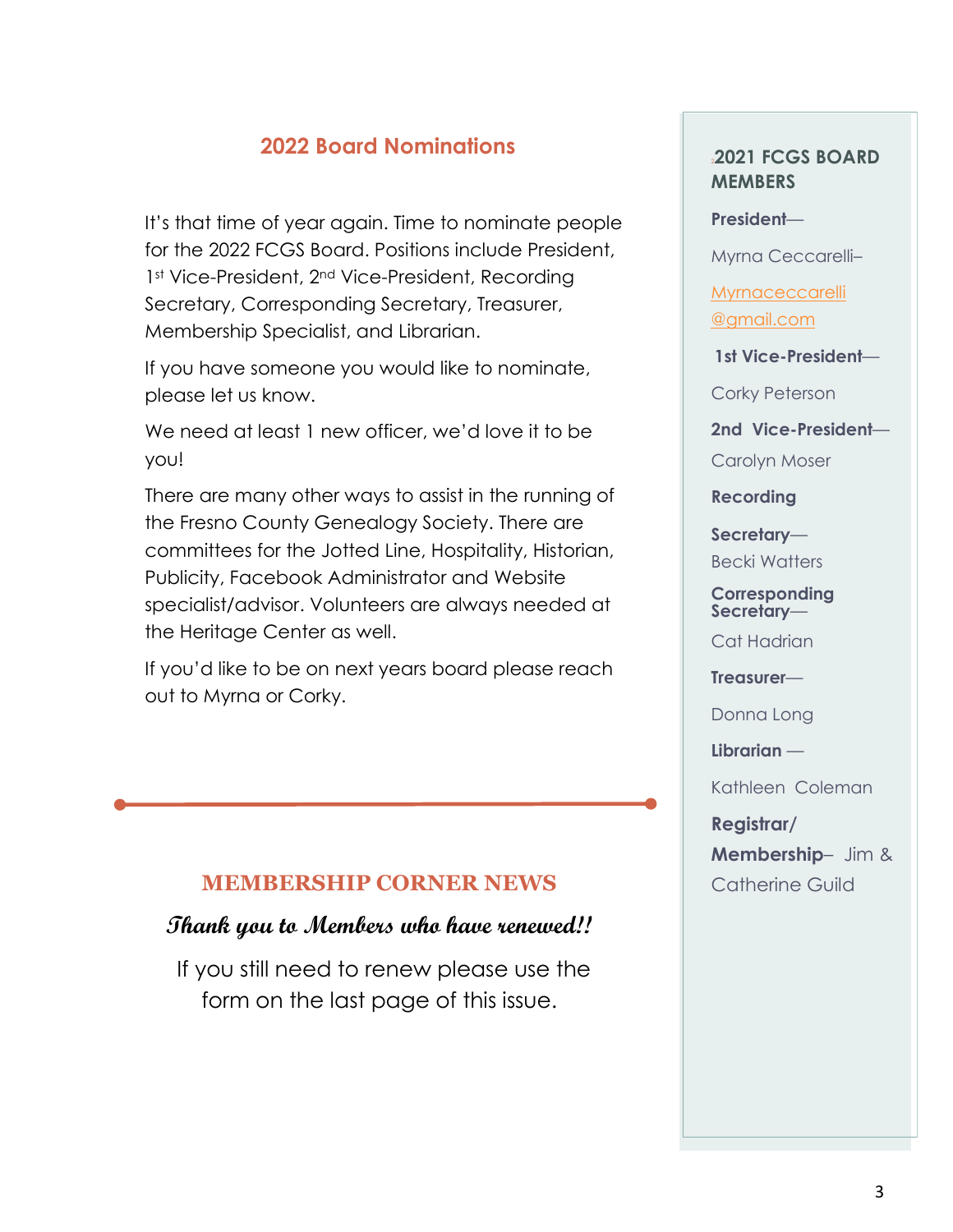#### **Fresno Genealogical Society 2019** Profit & Loss January through December 2021

|                                                                       | Jan - Dec 21 |  |
|-----------------------------------------------------------------------|--------------|--|
| Income                                                                |              |  |
| 4000.00 · Membership                                                  |              |  |
| 4010.00 Due - New Members                                             | 220.00       |  |
| 4020.00 Dues - Renewal                                                | 1.250.00     |  |
| 4022.00 · Membership - Family                                         | 445.00       |  |
| Total 4000.00 · Membership                                            | 1,915.00     |  |
| 4050.00 Cash Donations                                                | 80.00        |  |
| 4062.00 · Library Donation Fund<br>4062.2 · Cash Donations to Library | 260.00       |  |
| Total 4062.00 · Library Donation Fund                                 | 260.00       |  |
| 4100.00 · Fundraising Income                                          |              |  |
| 4100.04 Amazon Smile Program                                          | 26.35        |  |
| 4110.00 · Fresno Seminar                                              | 875.00       |  |
| Total 4100.00 · Fundraising Income                                    | 901.35       |  |
| 4620.00 · Interest Income                                             | 1.31         |  |
| <b>Total Income</b>                                                   | 3,157.66     |  |
| <b>Expense</b>                                                        |              |  |
| 2200.00 · Sales Tax Payable                                           | 1.00         |  |
| 5000.00 · Library Expense                                             |              |  |
| 5062.00 Library Book Expense                                          | 798.77       |  |
| 5000.00 · Library Expense - Other                                     | 34.96        |  |
| Total 5000.00 · Library Expense                                       | 833.73       |  |
| 5100.00 · Fundraising Expense                                         |              |  |
| 5112.03 · Fresno Seminar Expense                                      | 1,121.18     |  |
| Total 5100.00 · Fundraising Expense                                   | 1,121.18     |  |
| 6000.00 Operating Expense                                             |              |  |
| 6000.13 Tax Filing Fees                                               | 1.00         |  |
| 6001.02 · Speakers                                                    | 800.00       |  |
| 6001.13 Liability Insurance                                           | 1.150.00     |  |
| 6002.13 · Hospitality Expense                                         | 38.32        |  |
| 6006.00 · Webmaster                                                   | 803.37       |  |
| 6009.00 QuickBooks Backup                                             | 59.40        |  |
| 6011.00 Misc Operating Expenses                                       | 265.43       |  |
| 6025.01 Christmas Expense                                             | 344.06       |  |
| 6040.05 · Book Purchases                                              | 136.00       |  |
| 6057.00 Office Supplies                                               | 29.45        |  |
| 6060.00 · Postage and Delivery                                        | 198.00       |  |
| Total 6000.00 · Operating Expense                                     | 3.825.03     |  |
| <b>Total Expense</b>                                                  | 5,780.94     |  |
| Net Income                                                            | $-2,623.28$  |  |

9:20 AM

01/03/22 **Cash Basis**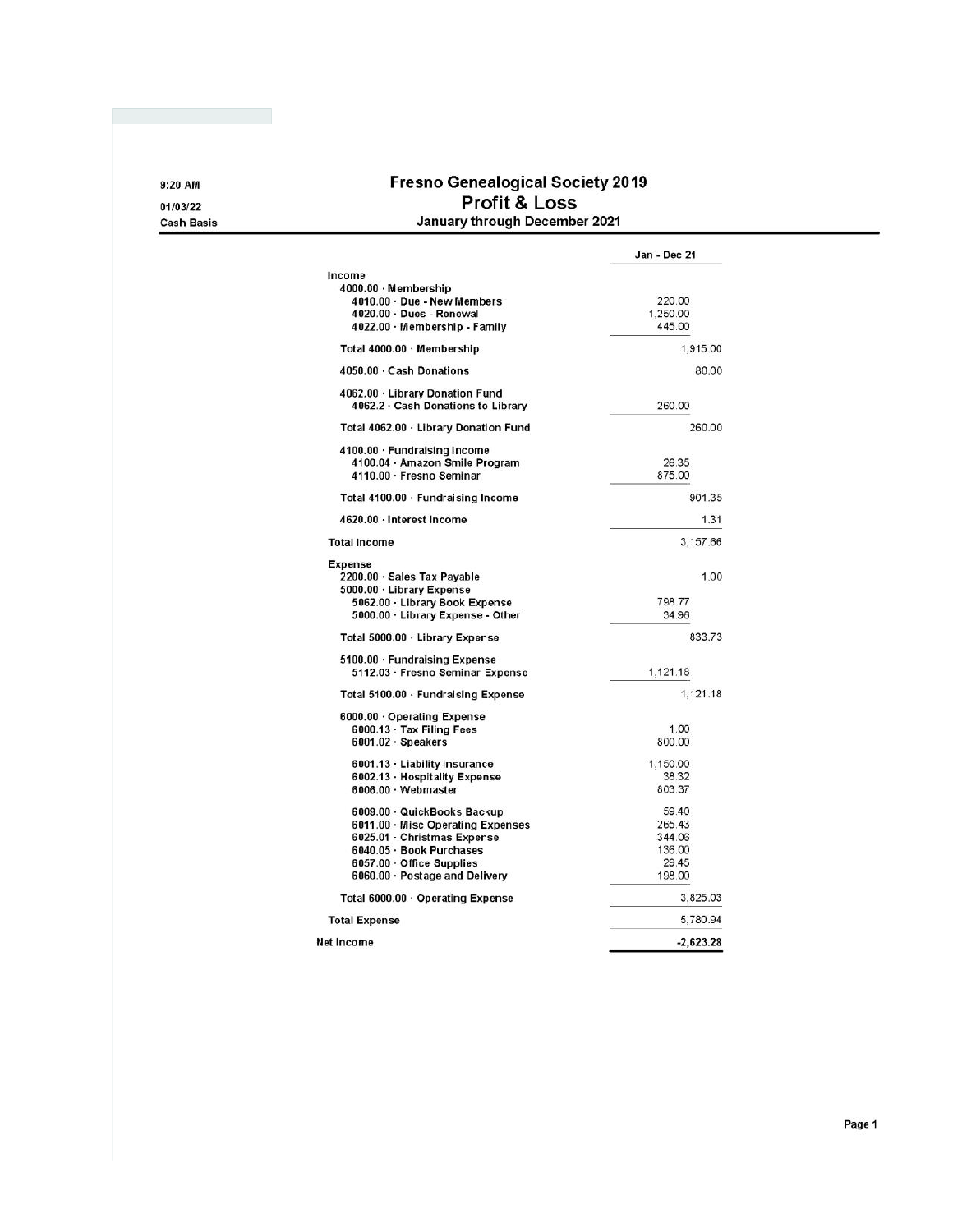10:34 AM 01/02/22

**Cash Basis** 

**Fresno Genealogical Society 2019 Balance Sheet** As of December 31, 2021

|                                       | Dec 31, 21  |
|---------------------------------------|-------------|
| <b>ASSETS</b>                         |             |
| <b>Current Assets</b>                 |             |
| Checking/Savings                      |             |
| 1100.00 · Checking - 0923             | 1.547.60    |
| 1110.00 · Reserve Account - 1253      | 13,204.21   |
| <b>Total Checking/Savings</b>         | 14,751.81   |
| <b>Other Current Assets</b>           |             |
| 1115.00 Schwab Investment Account     | 283,271.08  |
| <b>Total Other Current Assets</b>     | 283.271.08  |
| <b>Total Current Assets</b>           | 298,022.89  |
| <b>TOTAL ASSETS</b>                   | 298,022.89  |
| <b>LIABILITIES &amp; EQUITY</b>       |             |
| Equity                                |             |
| 3000.01 · Unrealized Gains & Losses   | 182,462.29  |
| 30000 · Opening Balance Equity        | 909.80      |
| 32000 · Unrestricted Net Assets       | $-2.248.86$ |
| 3900.00 · Retained Earnings           | 119,522.94  |
| Net Income                            | $-2.623.28$ |
| <b>Total Equity</b>                   | 298,022.89  |
| <b>TOTAL LIABILITIES &amp; EQUITY</b> | 298,022.89  |

Page 1